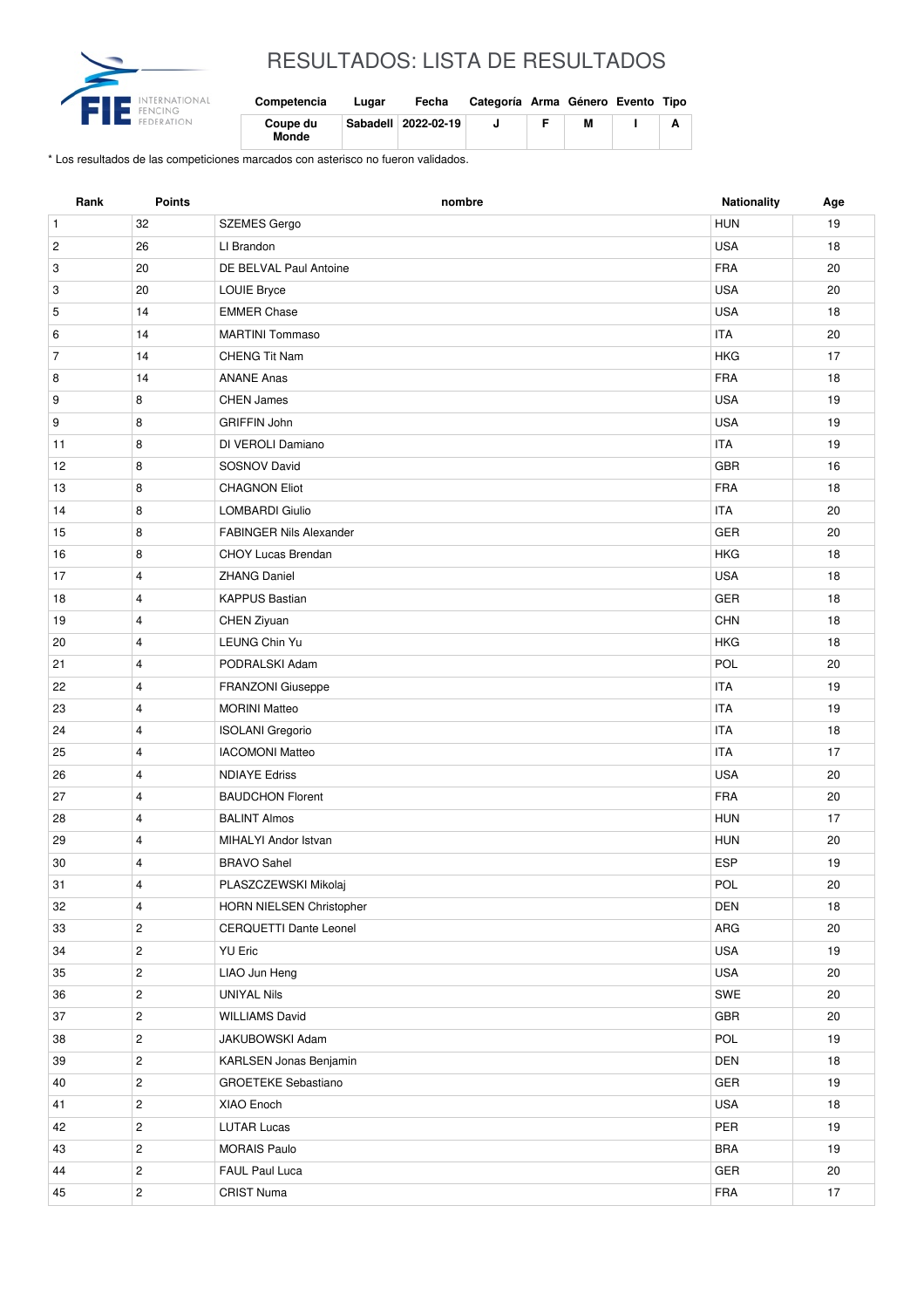| Rank | <b>Points</b>  | nombre                       | <b>Nationality</b> | Age |
|------|----------------|------------------------------|--------------------|-----|
| 46   | $\overline{c}$ | KASI Sanjay                  | <b>USA</b>         | 18  |
| 47   | $\overline{2}$ | DE BELVAL Jean-Baptiste      | <b>FRA</b>         | 17  |
| 48   | $\overline{2}$ | SPOLJAR Borna                | CRO                | 20  |
| 49   | $\overline{c}$ | <b>KWIATKOWSKI Mateusz</b>   | POL                | 19  |
| 49   | $\overline{2}$ | LAZARENKO levgen             | <b>UKR</b>         | 19  |
| 51   | $\overline{2}$ | JOEMRATI Ashwan              | <b>NED</b>         | 20  |
| 52   | $\overline{2}$ | <b>COLON LOPEZ Cesar</b>     | <b>PUR</b>         | 20  |
| 53   | $\overline{2}$ | <b>NIJS Mathieu</b>          | <b>BEL</b>         | 20  |
| 53   | $\overline{2}$ | <b>SUSDORF Guillaume</b>     | <b>FRA</b>         | 18  |
| 55   | $\overline{2}$ | GLASSON Joseph               | AUS                | 16  |
| 56   | $\overline{c}$ | <b>KASKOW Piotr</b>          | POL                | 19  |
| 57   | $\overline{c}$ | <b>LINDNER Ruben</b>         | <b>GER</b>         | 17  |
| 58   | $\overline{2}$ | LONSDALE William             | <b>GBR</b>         | 20  |
| 59   | $\overline{2}$ | <b>BAGDANY Albert</b>        | <b>HUN</b>         | 17  |
| 60   | $\overline{c}$ | ZABALA Juan                  | ESP                | 19  |
| 61   | $\overline{2}$ | HELMY-COCOYNACQ Adrien       | <b>FRA</b>         | 17  |
|      |                |                              |                    |     |
| 62   | $\overline{c}$ | <b>RAIMONDI Mattia</b>       | <b>ITA</b>         | 18  |
| 63   | $\overline{c}$ | <b>DIESTELKAMP Niklas</b>    | <b>GER</b>         | 17  |
| 64   | $\overline{2}$ | <b>PIRK Akos</b>             | SVK                | 18  |
| 65   | $\mathbf{1}$   | <b>FAZEKAS Arpad</b>         | <b>SVK</b>         | 18  |
| 66   | $\mathbf{1}$   | RHYS POLLITT Rafael          | <b>GBR</b>         | 19  |
| 67   | $\mathbf{1}$   | <b>RIEGER Laurenz</b>        | GER                | 20  |
| 68   | $\mathbf{1}$   | <b>SARMANY Zoltan</b>        | <b>SVK</b>         | 20  |
| 69   | $\mathbf{1}$   | FINSTERBUSH Ori              | <b>ISR</b>         | 19  |
| 70   | $\mathbf{1}$   | ROKHKIND Eitan               | <b>ISR</b>         | 17  |
| 71   | $\mathbf{1}$   | COOK Jaimie                  | <b>GBR</b>         | 17  |
| 72   | $\mathbf{1}$   | TABAJDI Zsombor              | <b>HUN</b>         | 18  |
| 73   | $\mathbf{1}$   | PACHOLCZYK Szymon            | POL                | 18  |
| 74   | $\mathbf{1}$   | <b>KELLY William</b>         | <b>USA</b>         | 19  |
| 75   | $\mathbf{1}$   | <b>BESNAULT Jean-Charles</b> | <b>FRA</b>         | 18  |
| 76   | $\mathbf{1}$   | <b>BONATO Jacopo</b>         | <b>ITA</b>         | 20  |
| 77   | $\mathbf{1}$   | <b>DIAZ HIGUERAS Luis</b>    | <b>ESP</b>         | 19  |
| 78   | $\mathbf{1}$   | <b>NAWAR Suhayl</b>          | <b>NED</b>         | 18  |
| 79   | $\mathbf{1}$   | <b>GEUDVERT Oscar</b>        | <b>BEL</b>         | 18  |
| 79   | $\mathbf{1}$   | LEMBERGER Eitan              | <b>ISR</b>         | 14  |
| 81   | $\mathbf{1}$   | <b>GROSS Roy</b>             | <b>ISR</b>         | 18  |
| 82   | $\mathbf{1}$   | PENMAN Callum                | GBR                | 16  |
| 83   | $\mathbf{1}$   | DONAGHUE Joe                 | GBR                | 19  |
| 84   | $\mathbf{1}$   | ELIAZ Adam                   | <b>ISR</b>         | 17  |
| 85   | $\mathbf{1}$   | SPAMPINATO Francesco         | <b>ITA</b>         | 17  |
| 86   | $\mathbf{1}$   | LIM Julian                   | AUS                | 16  |
| 87   | $\mathbf{1}$   | PIOSIK Dawid                 | POL                | 18  |
| 88   | $\mathbf{1}$   | STENBECK-SCHIAVO Dario       | GBR                | 19  |
| 88   | $\mathbf{1}$   | <b>STRANGE Oliver</b>        | GBR                | 19  |
| 90   | $\mathbf{1}$   | LIM Li Leo                   | SGP                | 17  |
| 91   | $\mathbf{1}$   | FERNANDEZ HERNANDEZ Alan     | ESP                | 18  |
| 91   | $\mathbf{1}$   | HORVATH Kean                 | <b>HUN</b>         | 17  |
| 93   | $\mathbf{1}$   | JARVIE Lachlan               | GBR                | 19  |
|      |                |                              | ESP                | 20  |
| 93   | $\mathbf{1}$   | PERESSINI TORREGROSA Esteban |                    |     |
| 95   | $\mathbf{1}$   | PRADEL Louis                 | FRA                | 17  |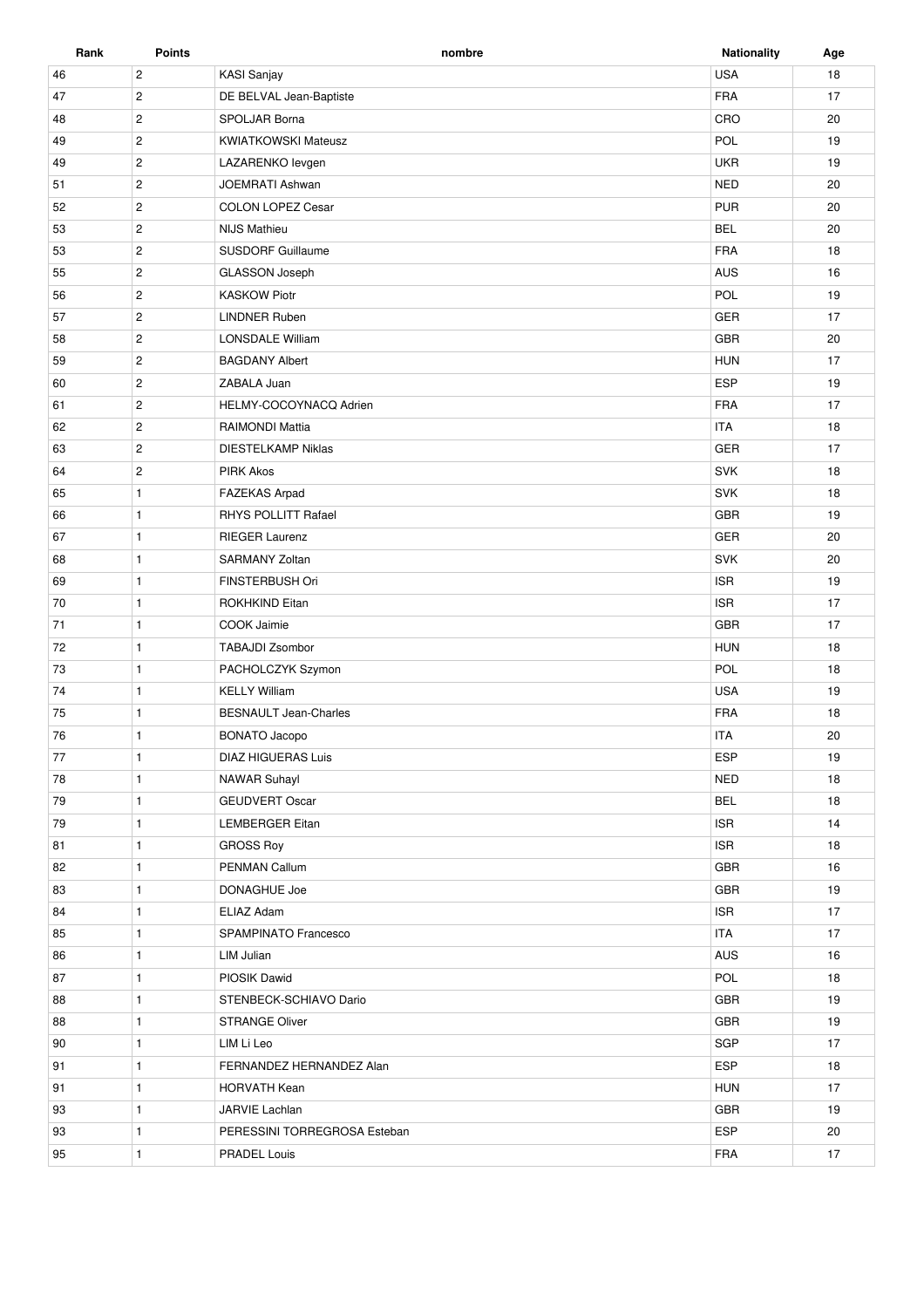| Rank | <b>Points</b> | nombre                                 | <b>Nationality</b> | Age |
|------|---------------|----------------------------------------|--------------------|-----|
| 96   | $\mathbf{1}$  | <b>LANCARIC Branislav</b>              | <b>SVK</b>         | 16  |
| 97   | 0,5           | <b>DOERFER Laurenz</b>                 | GER                | 18  |
| 98   | 0,5           | <b>HEGGE Maurus</b>                    | <b>GER</b>         | 19  |
| 99   | 0,5           | <b>GYORGY Bendeguz</b>                 | <b>SVK</b>         | 18  |
| 100  | 0,5           | DIAZ ESCALONA Mario                    | ESP                | 20  |
| 100  | 0,5           | LISOVYI Bohdan                         | <b>UKR</b>         | 19  |
| 100  | 0,5           | <b>SKORKA Csongor</b>                  | <b>HUN</b>         | 18  |
| 103  | 0,5           | <b>CEDERGREN Axel</b>                  | SWE                | 19  |
| 103  | 0,5           | <b>HUSSEIN Khaled Aref</b>             | QAT                | 19  |
| 105  | 0,5           | MALYNOVSKYI Mykyta                     | <b>UKR</b>         | 20  |
| 106  | 0,5           | PROSOLI Lovro                          | CRO                | 18  |
| 107  | 0,5           | <b>GARCIA MUR Adria</b>                | ESP                | 19  |
| 108  | 0,5           | <b>BODNAR Myhailo</b>                  | <b>UKR</b>         | 20  |
| 109  | 0,5           | PROSSOR Woser                          | <b>GBR</b>         | 18  |
| 110  | 0,5           | <b>CORBERAND Amaury</b>                | <b>FRA</b>         | 18  |
| 111  |               | DAHAN Yali Eliyahu                     | <b>ISR</b>         | 18  |
|      | 0,5           |                                        |                    |     |
| 112  | 0,5           | <b>BUDAHAZY Ambrus</b>                 | <b>HUN</b>         | 17  |
| 113  | 0,5           | ZANARDO Andrea                         | <b>ITA</b>         | 17  |
| 114  | 0,5           | <b>MARCOS PERAL Alvaro</b>             | <b>ESP</b>         | 17  |
| 115  | 0,5           | LESKOVAC Janko                         | CRO                | 19  |
| 116  | 0,5           | KOKOROVETS Oleh                        | <b>UKR</b>         | 19  |
| 117  | 0,5           | <b>SEMBACH Philipp</b>                 | <b>GER</b>         | 19  |
| 118  | 0,5           | <b>GINDA Piotr</b>                     | POL                | 17  |
| 119  | 0,5           | <b>BROBERG Marcus</b>                  | SWE                | 19  |
| 119  | 0,5           | KORZHOVOI Maksym                       | <b>UKR</b>         | 19  |
| 121  | 0,5           | <b>WALET Koen</b>                      | <b>NED</b>         | 18  |
| 121  | 0,5           | <b>ZSIGMOND Daniel</b>                 | <b>HUN</b>         | 19  |
| 123  | 0,5           | <b>KROCKEL Emil</b>                    | SWE                | 18  |
| 124  | 0,5           | RAMIREZ LARENA Alejandro               | <b>ESP</b>         | 20  |
| 125  | 0,5           | <b>BENYUS Attila</b>                   | <b>HUN</b>         | 19  |
| 126  | 0,5           | <b>THORBEK Julius Manz</b>             | <b>DEN</b>         | 18  |
| 127  | 0,5           | <b>DURAND Marc</b>                     | <b>FRA</b>         | 17  |
| 128  | 0,5           | <b>MION Lorenzo</b>                    | <b>BRA</b>         | 18  |
| 129  | 0,25          | LIEBSCHER David                        | GER                | 20  |
| 130  | 0,25          | ALJAABI Shahab                         | <b>UAE</b>         | 18  |
| 131  | 0,25          | <b>MENEZES Duarte</b>                  | POR                | 18  |
| 132  | 0,25          | ARIZA Isaac                            | PER                | 19  |
| 133  | 0,25          | DE CRISTOFARO Mattia                   | <b>ITA</b>         | 16  |
| 134  | 0,25          | KNOEPFFLER LOACIALES Alexander Mathias | <b>NCA</b>         | 16  |
| 135  | 0,25          | PUIG TRINIDAD Lluc                     | ESP                | 17  |
| 136  | 0,25          | NAVARRO OLIVERA Gaston Ariel           | <b>ESP</b>         | 17  |
| 137  | 0,25          | ALKAABI Khalifa                        | UAE                | 18  |
| 138  | 0,25          | <b>LASIC Vigo</b>                      | CRO                | 18  |
| 139  | 0,25          | <b>BENYUS Andras</b>                   | <b>HUN</b>         | 17  |
| 139  | 0,25          | <b>HAVIV Liam</b>                      | <b>ISR</b>         | 17  |
| 141  | 0             | PACHECO Ricardo                        | <b>BRA</b>         | 19  |
| 142  | 0             | ESPINOZA Joaquin                       | PER                | 20  |
| 143  | 0             | <b>HOFFMANN Nils</b>                   | GER                | 17  |
| 144  | 0             | <b>HELLSTROM Lukas</b>                 | SWE                | 19  |
|      |               |                                        | <b>ESP</b>         |     |
| 145  | 0             | <b>GUMA Arnau</b>                      |                    | 19  |